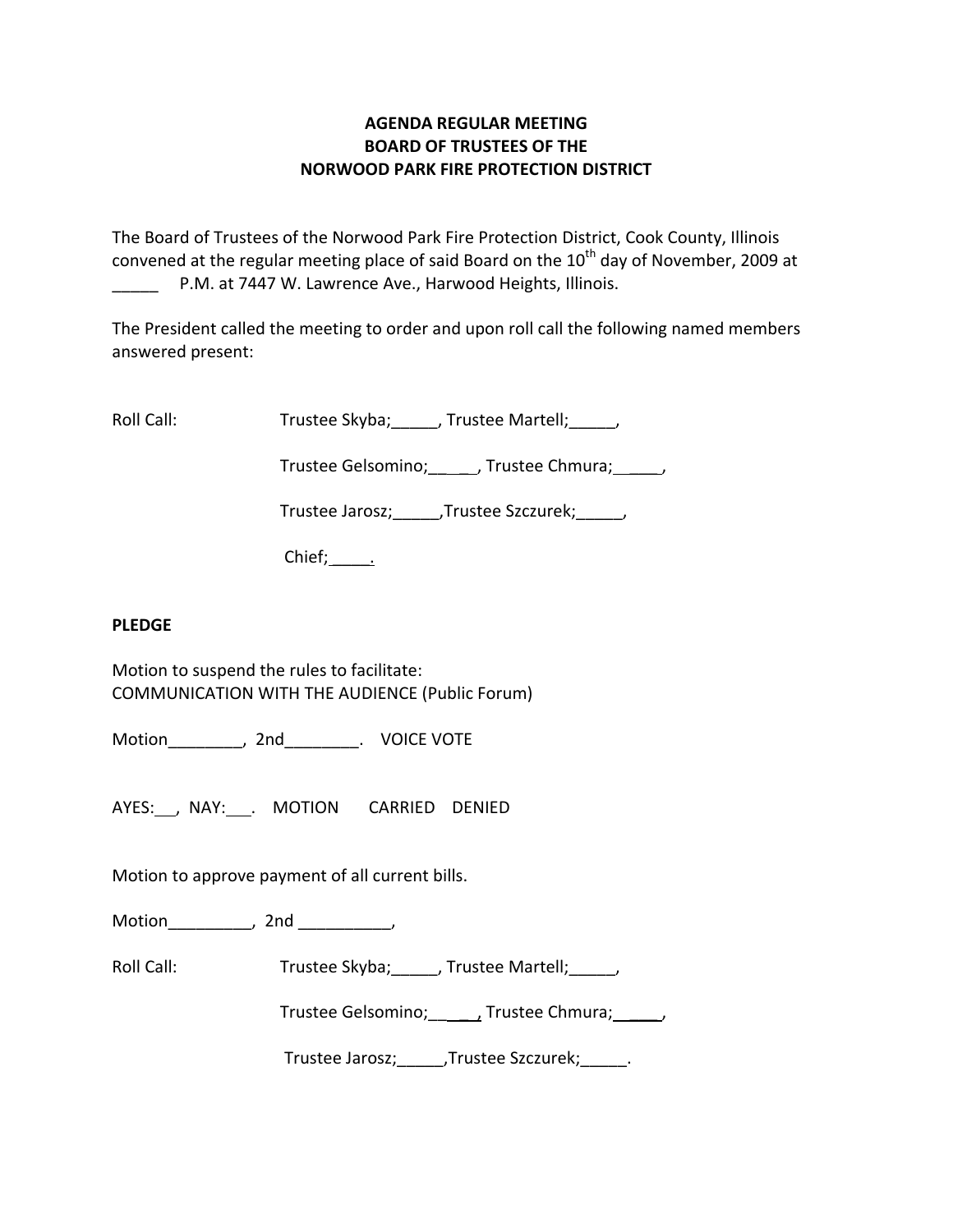Motion to approve the minutes of the Regular meeting held October  $13<sup>th</sup>$ , 2009.

Motion\_\_\_\_\_\_\_\_\_, 2nd \_\_\_\_\_\_\_\_\_\_,

Roll Call: Trustee Skyba; \_\_\_\_, Trustee Martell; \_\_\_\_,

Trustee Gelsomino; \_\_\_\_\_, Trustee Chmura; \_\_\_\_\_,

Trustee Jarosz;\_\_\_\_\_, Trustee Szczurek;\_\_\_\_\_.

### **TREASURER'S REPORT:**

Motion to approve the Treasurer's report as presented from the Financial Statement for October 2009.

Motion\_\_\_\_\_\_\_\_\_, 2nd \_\_\_\_\_\_\_\_\_\_,

Roll Call: Trustee Skyba; Trustee Martell; Trustee Martell;

Trustee Gelsomino; \_\_\_\_\_\_\_, Trustee Chmura; \_\_\_\_\_\_,

Trustee Jarosz;\_\_\_\_\_, Trustee Szczurek;\_\_\_\_\_.

## **Chief's Report:**

Motion to accept the Chief's Report for October 2009 as presented.

Motion\_\_\_\_\_\_\_\_, 2nd \_\_\_\_\_\_\_\_, VOICE VOTE

AYES;\_\_\_\_\_\_, NAY\_\_\_\_\_\_. MOTION CARRIED DENIED

**President's Report:**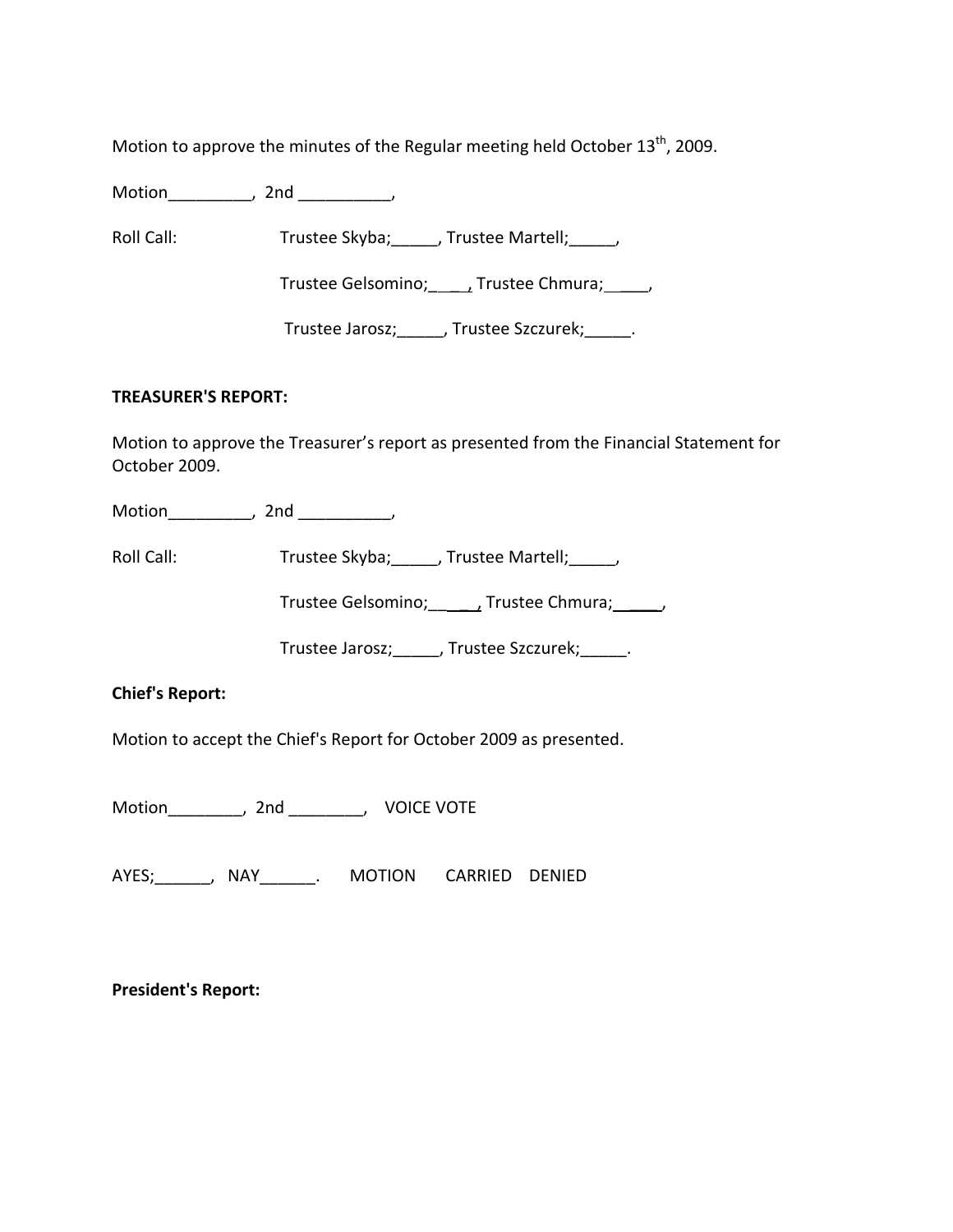## **Committee Reports:**

Finance Committee‐ Chairman Trustee Chmura

Building and Equipment Committee‐ Trustee Gelsomino

Technology and PR Media Committee‐ Chairman Trustee Skyba

Policy Committee‐ Chairman Trustee Gelsomino

Pension Fund‐ Trustee Martell and Trustee Chmura

**Old Business:**

#### **New Business:**

Motion to approve B&F Technical to review current codes and amendments and update to International Building code at a cost not to exceed \$2,500.00.

Motion\_\_\_\_\_\_\_\_\_, 2nd \_\_\_\_\_\_\_\_\_\_,

Roll Call: Trustee Skyba; \_\_\_\_, Trustee Martell; \_\_\_\_,

Trustee Gelsomino; \_\_\_\_, Trustee Chmura; \_\_\_\_\_,

Trustee Jarosz;\_\_\_\_\_, Trustee Szczurek;\_\_\_\_\_.